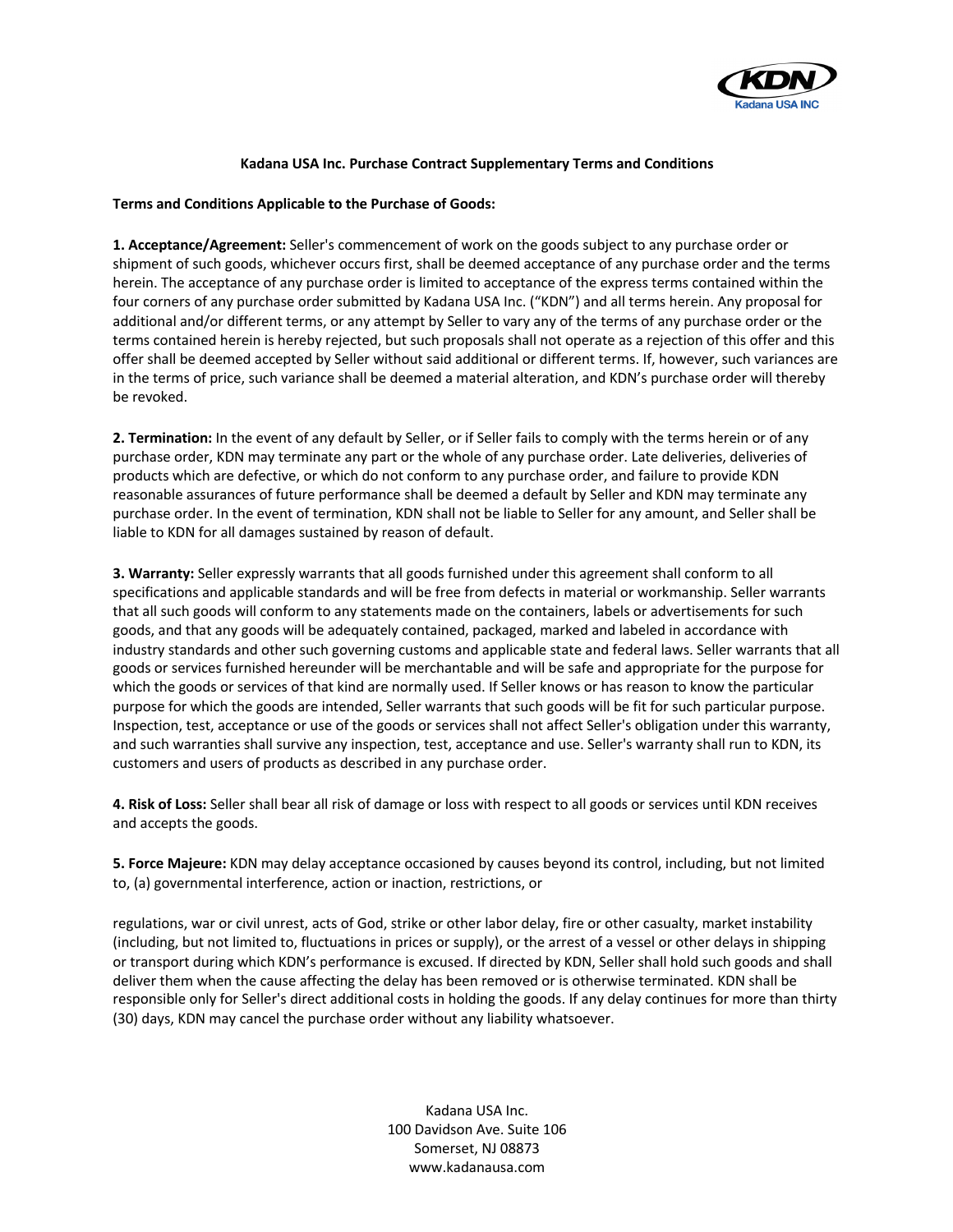

**6. Duty to Defend/Indemnify:** Seller shall defend, indemnify and hold harmless KDN against all damages, claims or liabilities and expenses, including court costs and attorneys' fees, arising from or relating to (a) Seller's performance or non-performance, and (b) the goods or services.

**7. Changes:** KDN shall have the right at any time to make changes in drawings, designs, specifications, materials, packaging, time and place of delivery and method of transportation.

**8. Inspection/Testing/Nonconforming Goods:** Seller's delivery and KDN's acceptance of goods is subject to § 2-601 of the Uniform Commercial Code. If the goods or the tender of delivery, including time specified for delivery, fail in any respect to conform to the corresponding purchase order and the terms herein, KDN may (a) reject the whole; or (b) accept the whole; or (c) accept any commercial unit or units and reject the rest. Payment for any goods or services shall not constitute KDN's acceptance thereof. Within a reasonable time after delivery, KDN shall have the right to inspect any goods and to thereafter reject the whole, accept the whole, or accept any part of and reject the rest of any goods that are, in KDN's judgment, defective, nonconforming, or fail in any respect to conform to the terms herein and any purchase order. Upon KDN's election, Seller agrees to replace or correct defects of any nonconforming or defective goods or services, without expense to KDN. KDN may elect to require Seller to replace or correct any defect and at the same time expressly reserve its right to pursue all other remedies available to it against Seller for such defects. In the event Seller fails to correct defects in or replace nonconforming goods or services promptly, KDN may, after notice to Seller, make such corrections or replace such goods and services and Seller shall be responsible for KDN's cost of cover. Seller understands that because time is of the essence, KDN will not be required to replace or correct the nonconforming goods at the lowest possible price. Rather, Seller expressly agrees that any method employed by KDN and amount spent by KDN to replace or correct defective or nonconforming goods or services is reasonable and chargeable to Seller. Goods rejected and goods supplied in excess of quantities called for herein may be returned to Seller at its expense and, in addition to KDN's other rights, KDN may charge Seller all expenses of unpacking, examining, repacking, and reshipping such goods. In the event that any goods accepted by KDN are subsequently found to be nonconforming, KDN may revoke acceptance of any or all of the goods in any purchase order, without regard to what constitutes a commercial unit or the feasibility of segregating conforming from nonconforming items. Nothing contained in any purchase order shall relieve Seller in any way from the obligation of testing, inspection and quality control, and KDN shall have the right to audit product quality at Seller's premises and inspect all traceability documentation related to KDN's supply chain.

**9. Setoff:** All claims for money due or to become due from KDN shall be subject to deduction or set-off by KDN by reason of any claim, demand or counterclaim arising out of any purchase order, the terms herein, or any other transaction with Seller.

**10. Shipment:** If in order to comply with KDN's required delivery date it becomes necessary for Seller to ship the goods in a more costly manner than specified in any purchase order, any increased transportation costs shall be paid for by Seller unless the necessity for such rerouting or expedited handling is caused solely by KDN. Time is of the essence of this contract. If delivery of items or rendering of services is not completed by the time contemplated by any purchase order, KDN reserves the right, without liability, and in addition to its other remedies, to terminate this contract. Seller will be responsible for KDN's cost of cover.

**11. Rights and Remedies Cumulative/Waiver:** The rights and remedies provided by this agreement are cumulative and are given in addition to any other rights KDN may have by law, statute, ordinance, or otherwise. KDN's exercise of any right or remedy will not preclude or waive its right to exercise any other right or remedy nor will its failure to insist on performance of any of the terms herein or to exercise any right hereunder shall waive any other rights whether of the same or similar type. No waiver by KDN of a breach of the terms herein or any purchase order may be construed as a waiver of any succeeding or preceding breach.

> Kadana USA Inc. 100 Davidson Ave. Suite 106 Somerset, NJ 08873 www.kadanausa.com